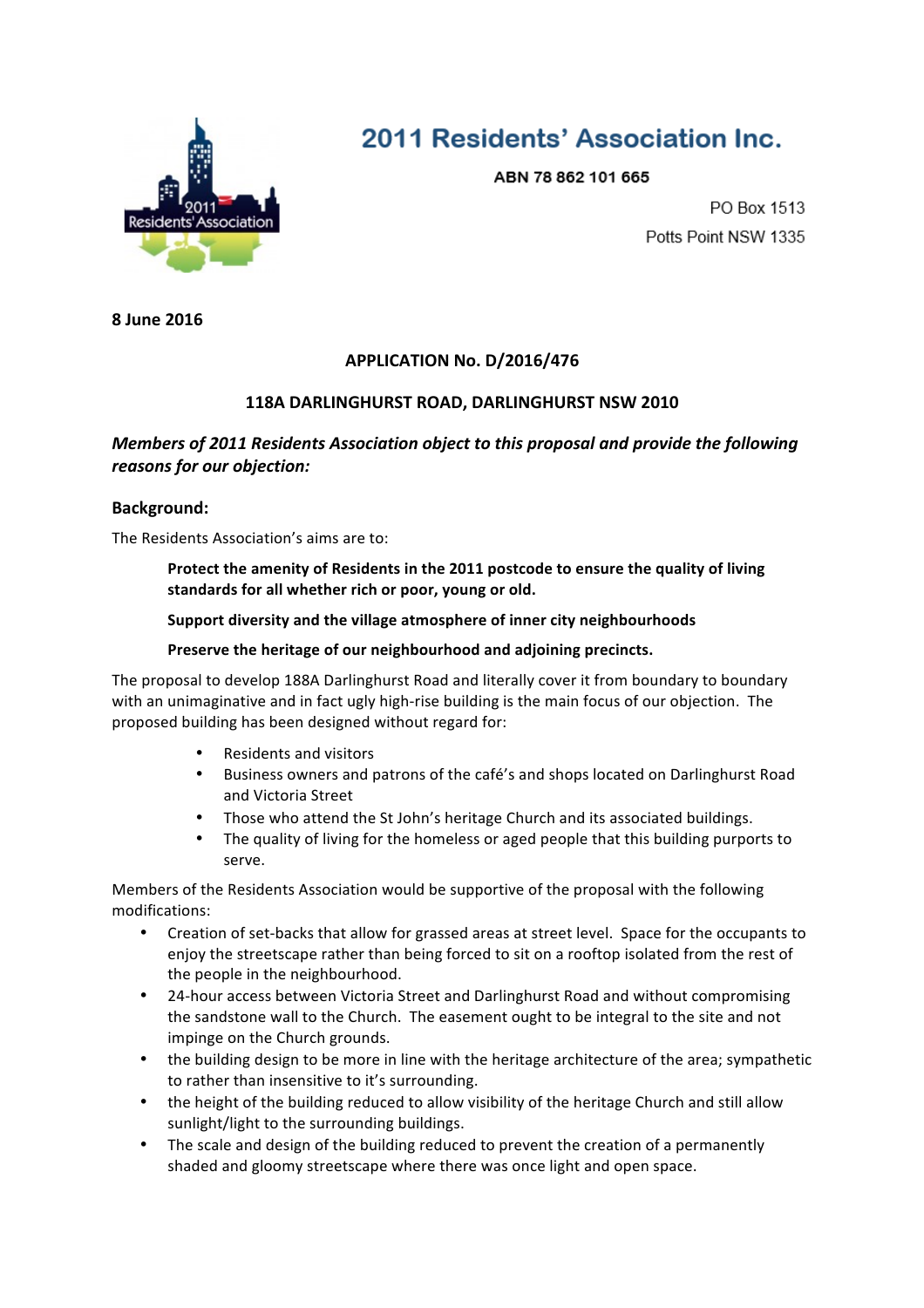• Adequate solutions to problems with traffic flow; service vehicles, ambulance, visitors, garbage trucks etc. be provided. Both roads are major access roads and are already heavily congested. 

### **Details of Our Objections:**

#### **The Site**

The site directly adioins St John's Church; a heritage listed landmark. The sandstone Church, quite small in scale when compared to many newer buildings, was erected in the 19th century. It features the Edmund Blacket Gothic Revival transepts, spire and tower which are easily visible and an integral part of the surrounding neighbourhood. Both Victoria Street and Darlinghurst Road that run on either side of the Church grounds have beautiful heritage residential buildings.

The site which is currently a car wash has long-been used as a walkway between Victoria Street and Darlinghurst Road; a short-cut for residents and visitors to the area due to the very long block between William Street and Liverpool Street.

The present building on the site is single story and its scale ensures that there is maximum light to cafes, restaurants, and residential apartments.

#### **Bulk and Scale**

This area already suffers from the construction of a number of buildings that have zero architectural merit and which have been built with little or no regard for the historical importance of the area. The proposed building would join the list; it is basically a block or cube, that if built, goes from boundary to boundary. There are no setbacks to the street and no green areas; a rooftop garden for residents of the building contributes nothing to the streetscape. Without any setbacks on the site, views of the Church will be obliterated from Victoria Street and Darlinghurst Road. Only a very small portion of the 43-metre-high tower will be visible once the proposed building is constructed.

The scale of the proposed building takes light and sunlight from the street; it serves to close in the street producing a canyon effect and likely issues with wind; making it unpleasant to actually sit outside at cafes which have for many years added vibrancy to this area.

This area of the city does not need more ugly box-style buildings regardless of their purpose.

#### **Heritage**

Heritage refers to: "St John's Church of England Church Group which includes the church and interior, rectory and interior, fences and grounds".

Views of the 158-year-old heritage St John's Church will be lost from both Victoria Street and Darlinghurst Road and further afield if the proposal is allowed. Only a very small portion of the 43metre-high tower will be visible under the new proposal; blocked by the proposed five story building which will tower over it.

One of the highlights of the heritage St John's Church is the ability to admire the stained glass windows that cannot be appreciated from the outside. The distance to the stain glass windows of the Church from the proposed development is only 12 metres while the **Council's Design Study** recommends a minimum of 19 metres (AJ&C, 2006). It is likely that these beautiful works of art will be compromised due to the proximity of the proposed building and lack of light needed to bring these windows to life.

There does not appear to be any investigation with regard to the potential damage that might occur to the Church due to excavations for the proposed development that could well undermine the structural integrity of the Church.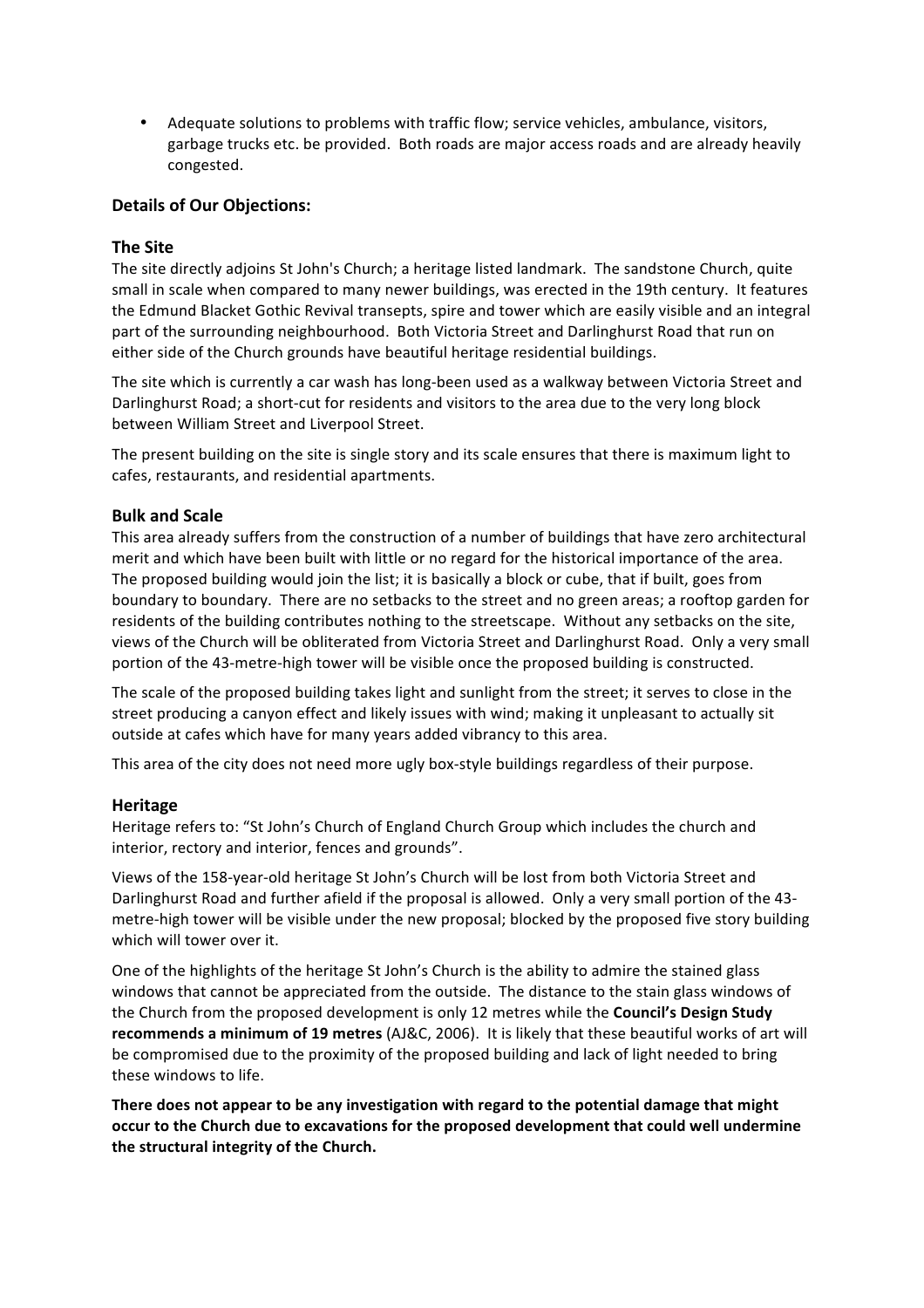The entrance and exit to the proposed building site abuts the historic St John's Church, just metres away. The Church invites us to visit for quiet contemplation. The proposal ensures that this is no longer a quiet sanctuary. The crowding of the space and increased traffic noise will ensure that.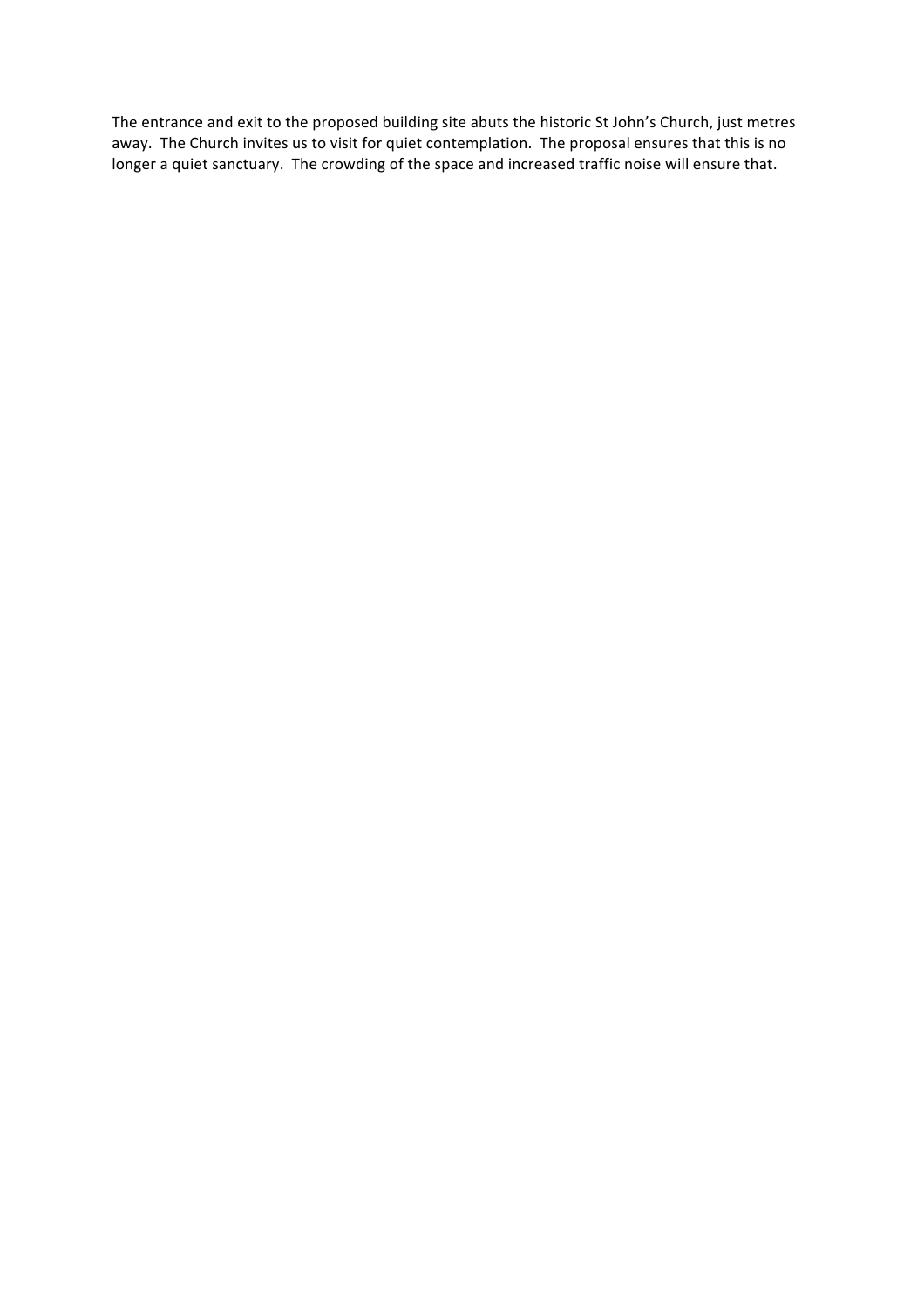## **Overshadowing**

The applicant states that "only minor additional overshadowing occurs on the buildings on the opposite side of Victoria Street in the late afternoon". In contrast, the owners of these establishments are extremely concerned about the loss of business that this the scale of this building will cause; the street will be in shadow all afternoon. Currently the cafes opposite the site on Victoria Street have sunlight in the afternoon.

The applicant says "there is no additional shadow cast on the buildings on Darlinghurst Road; the shadows created by the development largely fall within the site or on the road reserve". It is inconceivable that a building of this scale would not create shadows and greatly reduce light and sunlight to Darlinghurst Road and Victoria Street.

The demographics of Darlinghurst have changed with the gentrification of the inner suburb; young families have moved in. The families use the Church grounds on the northern boundary as a park for their children and pet dogs. The sunshine and enjoyment they enjoy in the park will be obliterated by the five storey tower next door.

#### **Traffic**

The proposal shows one combined entrance and egress of vehicular traffic to and from Darlinghurst Road on the northern perimeter abutting the church boundary. This will be for use by ambulances and emergency vehicles, all delivery and service vehicles, parking for staff and the church, etc. Waste in particular will be a problem with garbage trucks entering and exiting from Darlinghurst Road "several" times a week, if not every day as is the case with restaurants.

The Traffic Report of the applicant states that "Darlinghurst Road is not a significant road...". This is in fact an inaccurate statement. Darlinghurst Road is one way for vehicular traffic from Oxford Street through to the busy William Street intersection. This road is a main route back into Kings Cross and the City, from eastern suburbs, the airport and St Vincent's Hospital... hardly insignificant. It has three lanes; one parking and two traffic lanes. These lanes are narrow and traffic quickly banks up. This plan ensures Darlinghurst Road will become increasingly gridlocked.

It appears that there has not been a recent measure of traffic flow in the area. This ought to be carried out given recent buildings completed as part of St Vincent's expansion which add to the traffic pressure on these roads.

The volume of traffic and speed travelled along Victoria Street makes it quite dangerous for pedestrians. The William Street lights are notoriously slow and motorists speed through to beat the lights. The build up of traffic with cars idling on both road adds to pollution for those living nearby.

#### **Public Walkway**

The proposal indicates that there is to be a walkway on Church grounds and not on the subject site. *"… the provision of a through site link accessed via a … forecourt area on Victoria Street within the*  HammondCare site before stepping up to the existing Church grounds and moving through to the existing Church entry on Darlinghurst Road. Accessibility will be provided by a hydraulic disability access platform connecting the HammondCare level with St John's church ground level."

To achieve this, requires the demolition of part of the wall surrounding the Church, which is included in the heritage property, on the northern side of the heritage site near the proposed development on both ends of Victoria and Darlinghurst streets which is against the Heritage proclamation: "'St John's Church of England Church Group, including church and interior, rectory and interior, fences and grounds.' – *Part 2 of the Sydney LEP 2012. Under the provisions of Part 5.10 of this plan:(4)*